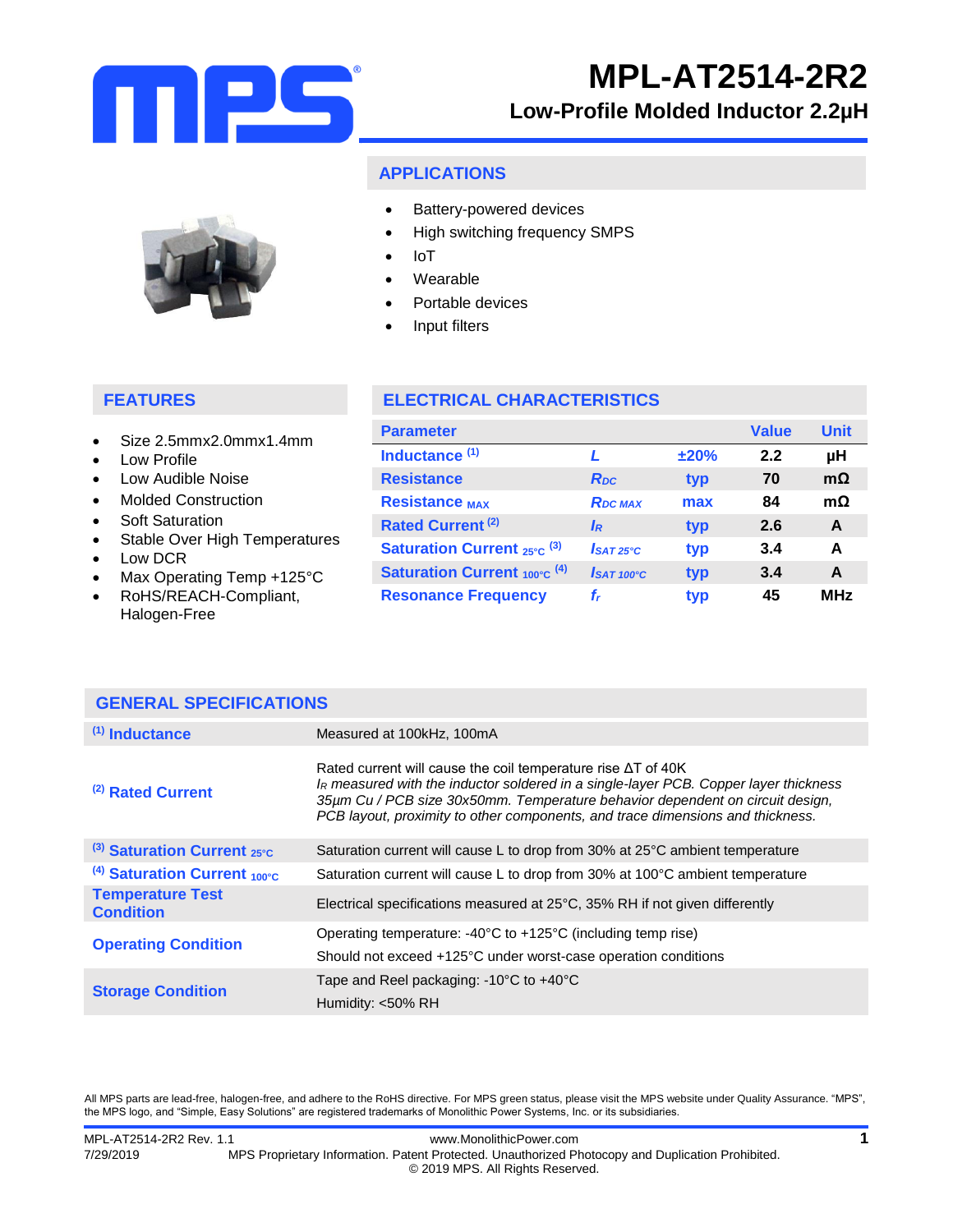

 $2.5$ 

 $\overline{2}$ 

 $1.5$ 

 $\overline{1}$ 

 $0.5$ 

 $\,0\,$ 

 $\overline{0}$ 

Inductance [µH]

# **TYPICAL PERFORMANCE CURVES**

**Temperature Rise vs. Current**



**Impedance vs. Frequency Inductance vs. Frequency**



Current [A]

 $\overline{4}$ 

 $\overline{6}$ 

ISAT 25°C ISAT 100°C

 $\overline{2}$ 



**Inductance vs. Current**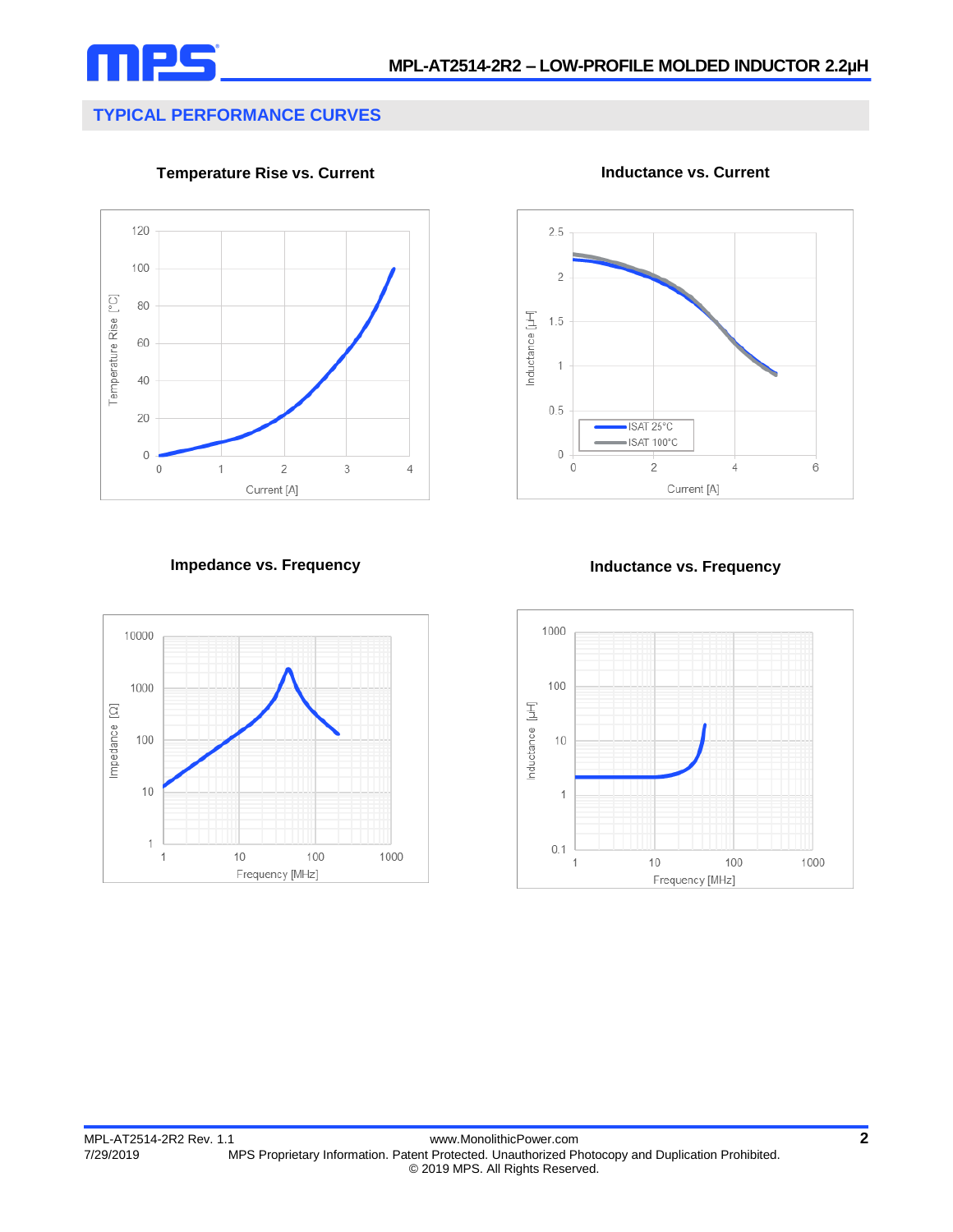

**Quality Factor vs. Frequency AC Resistance vs. Frequency**



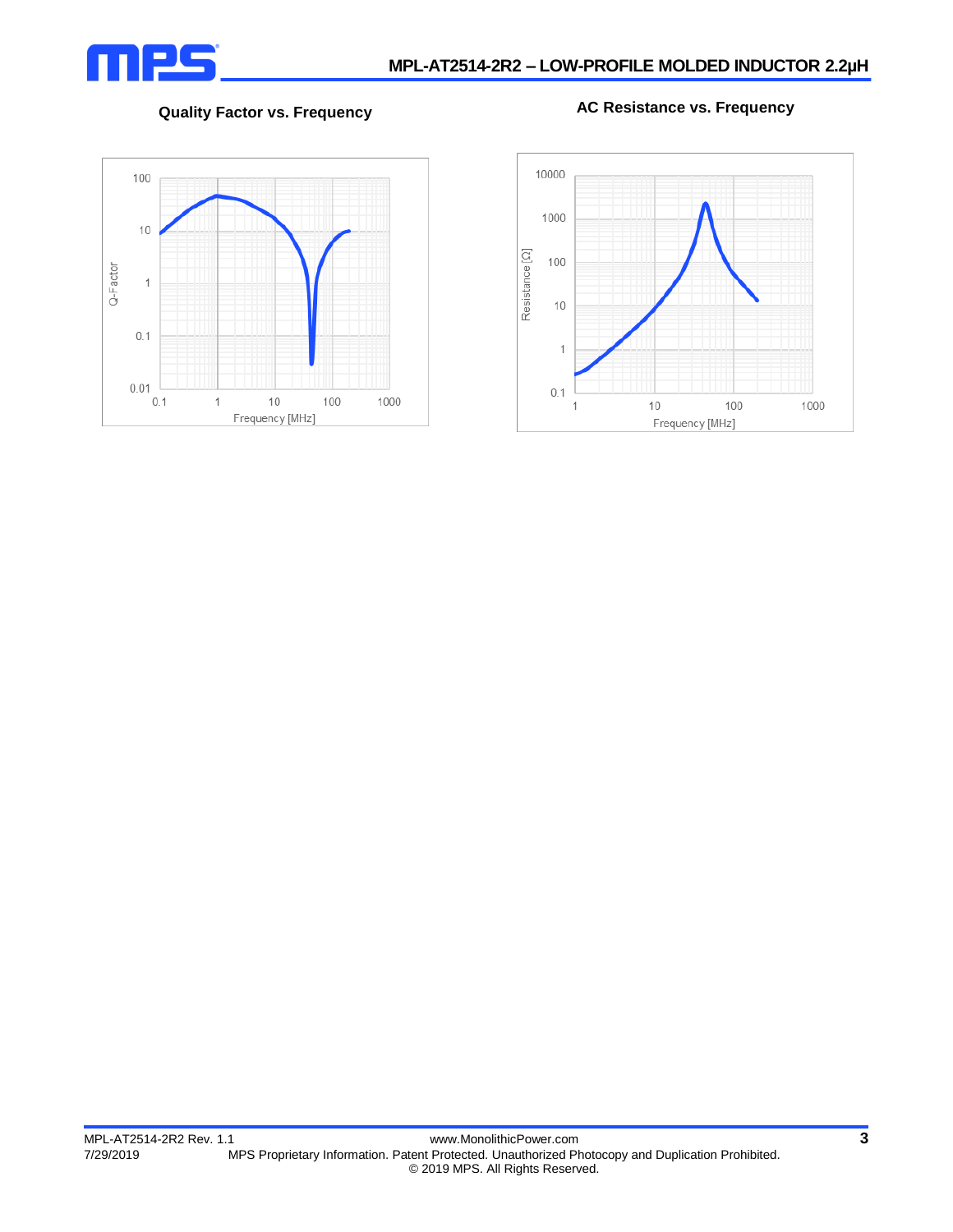

### **LAND PATTERN**

| <b>Dimensions</b> |              |  |  |
|-------------------|--------------|--|--|
| А                 | $2.0$ ref.   |  |  |
| B                 | 1.20 ref.    |  |  |
| C                 | 2.80 ref.    |  |  |
|                   | (unit in mm) |  |  |



## **Dimensions PRODUCT PACKAGE AND DIMENSIONS**

(unit in mm)